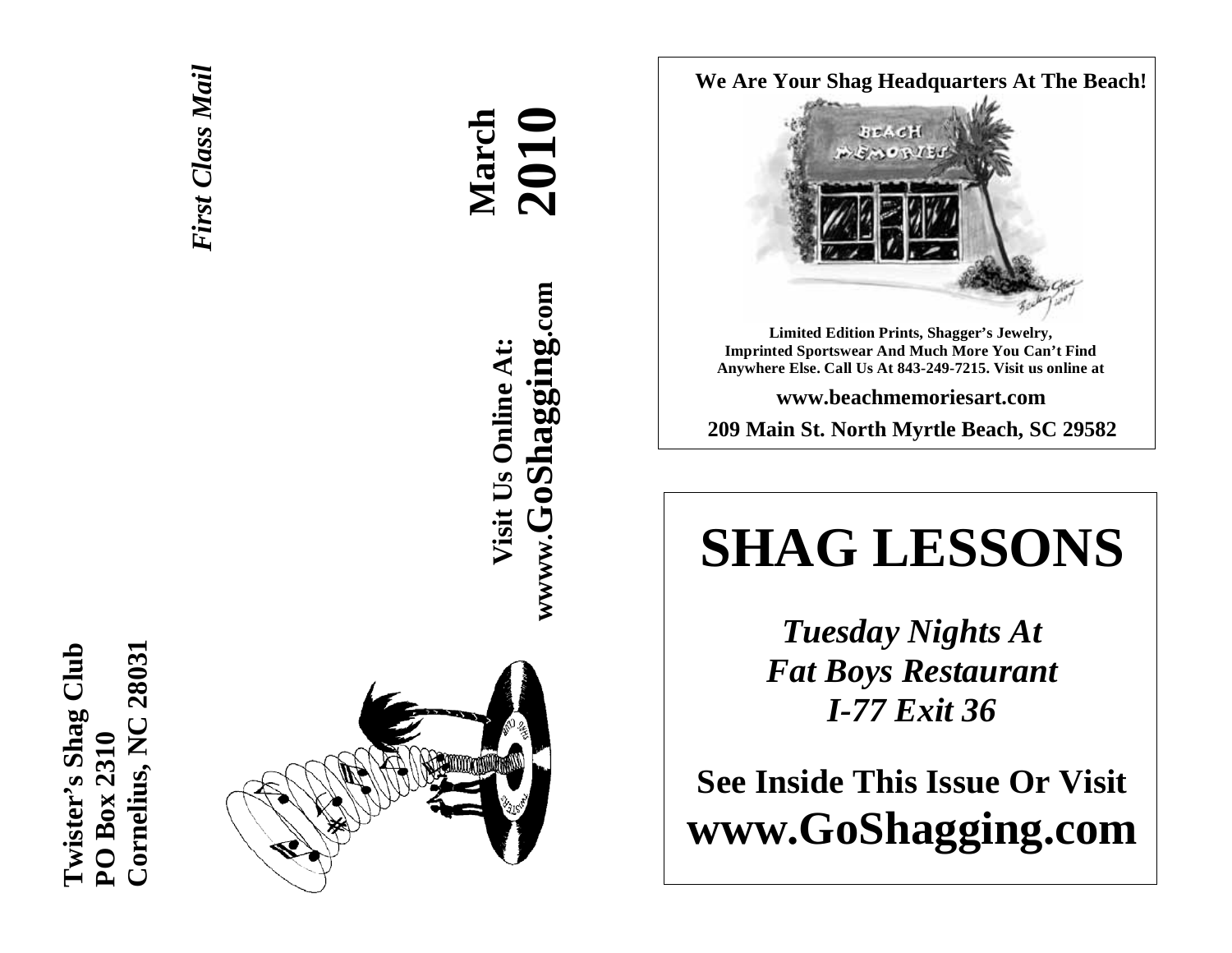# **Twister's Shag Club**

## **www.GoShagging.com**

**TSC@Goshagging.com 704-892-1114 or P.O Box 2310, Cornelius, NC 28031** 

#### **OFFICERS**

| PRESIDENT----------------(704-873-2809)---------------Khris Sloop |  |
|-------------------------------------------------------------------|--|
|                                                                   |  |
|                                                                   |  |
|                                                                   |  |

#### **COMMITTEE CHAIRPEOPLE**

**Fall Cyclone: Mike Rink (704-892-1114) Lesson Nights: Nancy Massengill (704-483-7779) Meet And Greet: Susan Dahl (704-528-8005) Membership: Mike Rink (704-892-1114) Newsletter And Publicity: Mike Rink (704-892-1114) Article Assignments: Gil Algier (704-663-7098) New Member Spotlight: Wilma Laws (704-872-2651) Stamps And Labels: Lynn Bullard (704-873-4016) Photography: Brian Holt (704-201-2238) Points: Sharon Abernethy 828-428-9625 or rcaska@twave.net Social: Phyllis Brown Sunshine: Richard Harrington (704-873-5776) Web Site: Mike Rink (704-892-1114)** 

**All info must be submitted by the 15th of the preceding month.** 

**Statements in this publication are directed to our members and should not be taken out of context by others. Also, opinions expressed by various authors may not reflect those of our club.** 

*You may re-use items in this publication as long as you credit TSC in your reprint and mail us a copy. (Use address on cover.)* 

## **The President's Letter**

Congratulations Fun Bunch!

You did it again. You put on one the best ACSC Workshops ever. Many of our guests had never attended a Cyclone so they had never had the opportunity to experience one of our parties. Every one had a great time. The ACSC/SOS Board Members were very appreciative of our hospitality. The meeting on Saturday went well. The facility at Williamson Chapel was great and so was the lunch. I guarantee not one person went away hungry.

The boat ride on Lake Norman was fun. This time Dean Melton did not assist our captain. But Teri McKinny, wife of SOS Treasurer Foster McKinney, helped navigate us safely throughout our tour. Foster may find a boat on Teri's wish list, soon.

I received many wonderful comments on the party and the hospitality of our club members. All I can add is "thank you". From set-up to tear down, you came through. Thank you to all of the committee chairs for your organizational skills. Thank you to everyone that worked hard. You made it happen. A special thanks to everyone that worked double shifts when others could not work their assigned shifts. Also a special thanks to everyone that had the early morning duties and the late night duties. Last but not least, a very special thanks to Mike and Peggy for their year round work to make this party happen.

I want to thank all of you for the opportunity to serve you as President for the past two years. It has been an honor to represent this fine organization. I truly appreciate your support. I also want to thank the officers and chair people that served with me for their hard work and their support. Please thank them for all they have done. You have a dedicated and experienced board to guide you this coming year. There is no doubt they will do a great job. Thank you again for the opportunities you have given me.

See ya on the dance floor.

Frankie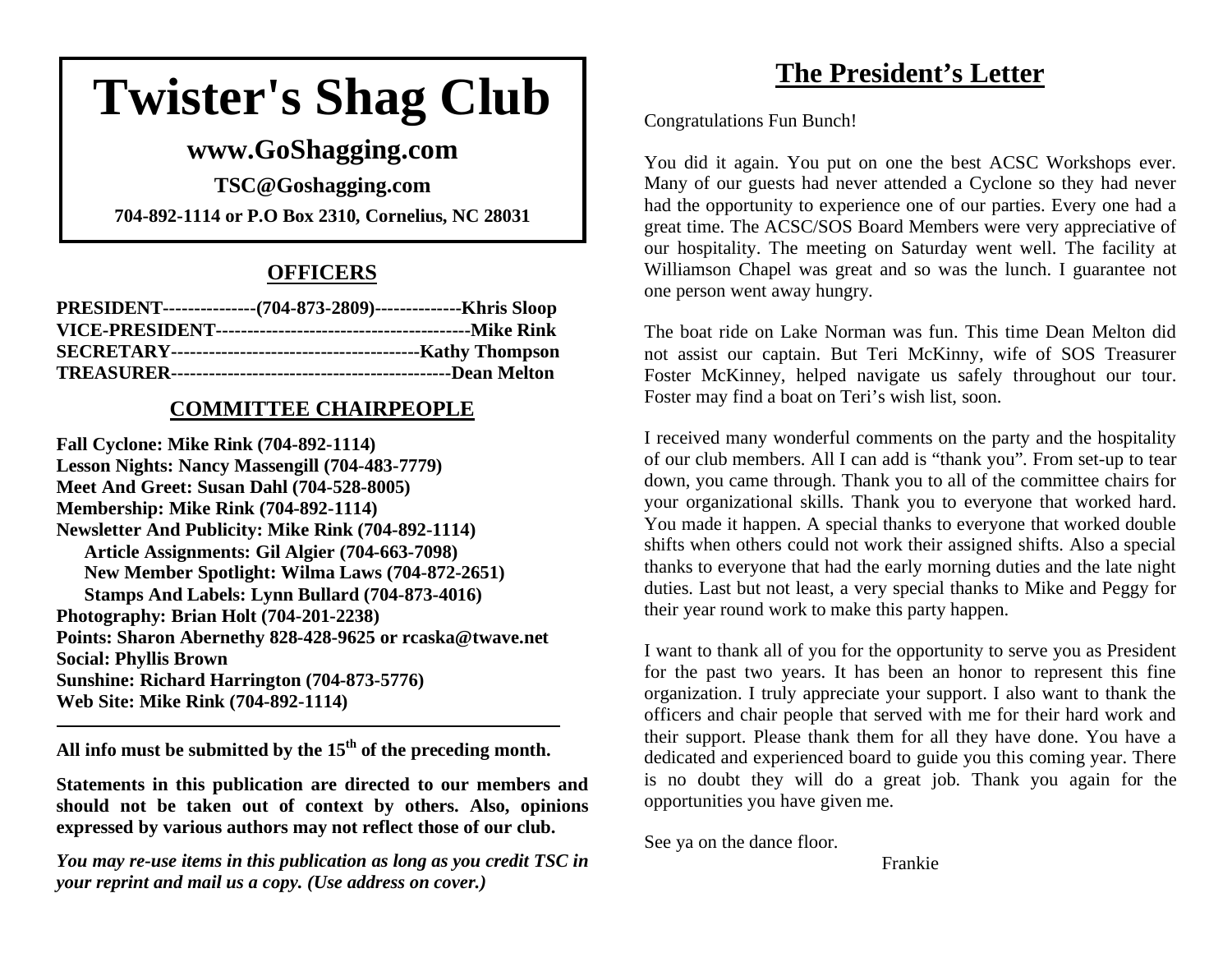## **Club Meeting And Membership News**

Our monthly meeting will be held on Tuesday, March  $9<sup>th</sup>$  at Fat Boys Restaurant (I-77, exit 36) in Mooresville. Come early to socialize and eat. The business meeting begins at 8:00pm. Jeannie Barfield, Jo Herman, Robert Herman, Molly Wagner and Joyce Wright have submitted applications. Come meet them!

The treasure chest may be waiting for you if your name is called, too! Brenda Weisner missed \$87 last month. So the Treasure Chest will be huge this time. Don't miss out on your chance to win cash.

**Buy your SOS Membership Card from TSC and save. You will need a new 2010 Membership Card for Mid-Winter as well as both SOS events.** 

**SOS Membership Cards are also good for discounts at some area businesses throughout the year. Use them whenever you are at the beach!** 

**TSC members save \$10 on their cards and can save \$5 on memberships bought for non-members.** 

## **Valentine's Day Party At Lynn's**

By Phyllis Brown

What perfect timing for Twister's Appreciation Party at Lynn's on Valentine's Day. A great time was had by all. The hot dogs and munchies were delicious. The shooters went down smooth, but the "tickets" were even more entertaining (pictures coming). It was great to get out again with "The Fun Bunch". I think it was clear that everyone else was ready to get together. Too bad I wasn't able to make it to Sunday brunch. Allen was really looking forward to that French toast. Thanks to everyone involved for a great night.

## **Valentine's Day Party**

By Khris Sloop

This was my first trip to Lynn's Dance Club. For those that have not been, it is a quaint little place just off I-77. A group of us stayed at the hotel across the street and, of course, partied until time to go over to Lynn's. Those of us at the pre-party were glad Bob Rea brought the alcohol. I know it is hard to believe, but he actually sprang for the booze. Bad thing was it was a mini-bottle we had to split 10 ways. Just enough to make us mad! That's Bob! Fortunately, the rest of us brought something to share.

Lynn's had shooters made for us that were awesome, and the music was good. We were also given a plaque, as it was also Shag Club Appreciation Night. If you didn't make this party make sure you come party with us the next time

## **2010 Shagging Icon Award Recipients**

The 2010 Icon Award recipients were announced at the recent ACSC Winter Workshop. Congratulations to:

- Sylvia Anders Twin Rivers & Atlantic Beach Shag Clubs
- Karen Callahan Beckley Area Shag Club
- Allen Henry First Coast Shag Club & Shag Atlanta
- Monica Pittsenberger Boppers Shag Club
- Mike Robinson Columbia & Palmetto Shag Clubs

The purpose of the Icon Award is to recognize individuals who have made outstanding contributions within their own local shag club. Nominees for this award have made significant efforts and contributions to their local shag club and are clearly outstanding members of the shag community.

Four Icon Awards have been given to TSC Members including: Peggy Cavin, Doug Honeycutt, Mike Rink and Kathy Thompson. To learn more about the Icon Awards go to www.shagdance.com/acscicon.htm.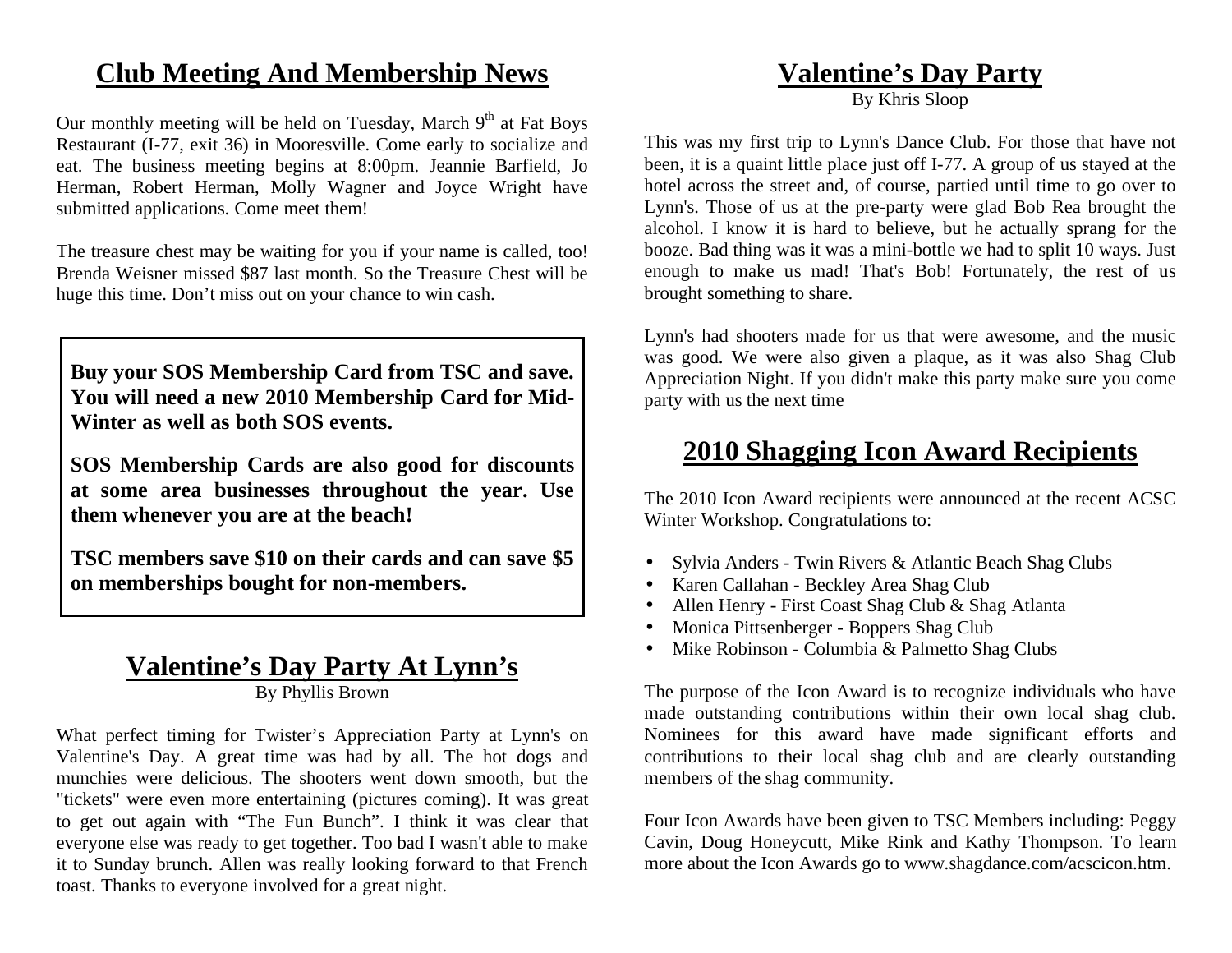## **Super Bowl Party 2010**

By Peggy Cavin

You missed a good time if you didn't make this party. Our gracious hosts were Barb and Bob Cella with Gil Algier and Lynn Bullard chairing the party. The kickoff wasn't until 6:25 P.M. but everyone started arriving around 4 P.M. to the Cella home on Lake Norman. Barb and Bob have the ideal home to gather with your friends. The downstairs party room was just that, a party room. There was a pool table, foosball table, a large flat screen TV in the kitchen where you could watch the game from the nice bar. In the huge sitting area there was another huge flat screen TV with gas logs to keep us warm. Bob was also working on a nice fire pit outside that kept those who wanted to chit-chat outside, warm.

I just couldn't tell who the loudest group was. I believe it was a tie according to which team just scored. I believe when the song "When The Saints Go Marching In" started playing louder than the football game, the kitchen group won that prize.

The food was outstanding, thanks to all who provided the goodies. It was a tough decision as to which main dish I liked best. Barb and Bob fixed a massive pot of White Chicken Chili and Gil fixed a wonderful Taco Soup. It must have been a tie because I went back for seconds on both dishes. There was a huge variety of appetizers, too, along with a large tray of blue and gold (orange) jello shooters. They knew that "The Fun Bunch" was coming.

There were several winners in the yearly football pool. This year there was an added prize. Lynn came up with ten questions based on the songs that the half time band (The Who) sang. Me, I just guessed as everyone else did. But the lady who had worked in the music store won a nice bottle of wine.

The night ended all too soon and everyone pitched in and helped the hosts straighten up their home. I didn't see a signup sheet, but I guess our group is just used to organizing, partying and cleaning up after a party. Thanks, again, Barb, Bob, Gil, and Lynn for a great Super Bowl party.

## **An Amazing Round Two!**

By Jennifer Finney

When John and I heard we were doing another Fall Cyclone Party only three months after the November one, we were thinking we might not be up for it since it does consume your whole weekend. Who were we kidding? I won't speak for John, but I enjoyed it more than the actual Cyclone!

The Winter Workshop didn't sell out. But I personally enjoyed having a little more room on the dance floor (less bruises on my feet if you know what I mean). The crowd was a little different, but fun. We enjoyed meeting others from the different local clubs that we had not met before.

We totally enjoyed watching the National Shag Dance Championship team and it was an extra bonus to watch Ellen Taylor join in afterwards!

A huge amount of money was also donated to the Junior shaggers by our Club. Let's keep the dance alive with our young people!

Friday and Saturday nights were by far my favorite times because I got to dance, dance, dance! I even braved Tom Stone's backwards footsliding move on the floor for the first time. What in the world was I thinking? I think George gave me one too many of his famous shots!

Saturday morning we had to work the door and there was quite a crowd for Ellen and Jason & Holly's workshops.

I would have to say Sunday was also a treat to hear the Embers! I felt like I was at the beach. Charles kept the party going with his crazy dancing antics for the breakfast people. I swear I think that man is the energizer bunny!

I should never doubt having a great time at an event that Twister's throws. We all pulled together and made it happen again! I think I'd be ready for round three in a couple more months…. oh that's right, SOS will be here soon. Let's see if it can compare!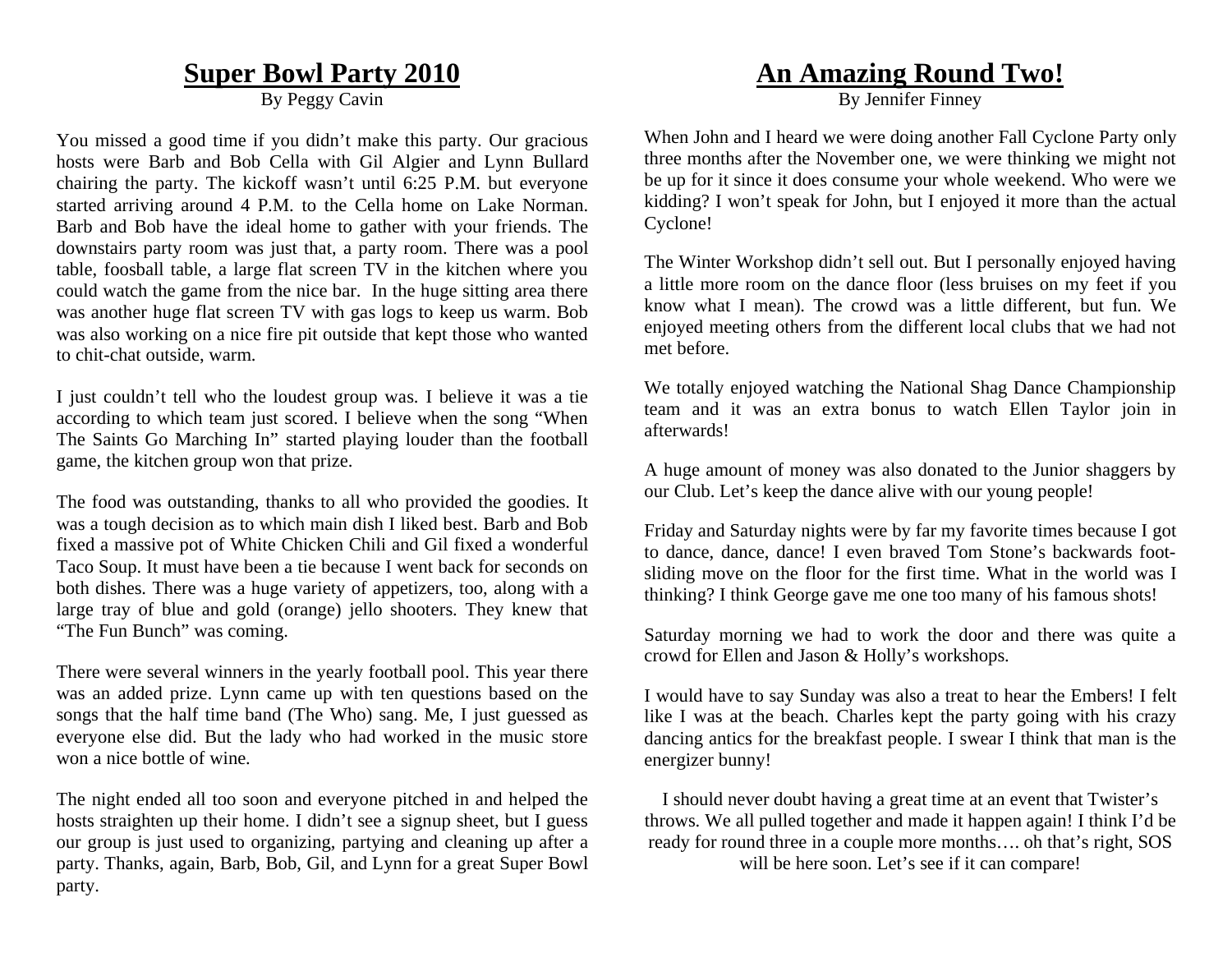#### **Fall Cyclone Too**

By Jim Horton

Wow, what another great weekend. We all just survived, I think. We all just put on another great party for all shaggers to come and enjoy. This was an even better party since we were honored to be hosting the ACSC Winter Workshop.

Everyone did their best being a great host and trying to make sure everyone that attended the workshop had a great time. What else would you expect from one of the best shag clubs in the world?

When I was doing my different work slot activities, I would ask our visitors if they were having a good time and getting enough to drink and eat. Everyone was overwhelmed with all that we were providing them. They all said that everything was amazing and they loved it.

I asked a lot of the party goers if they had been to the Cyclone party. A lot of them said they had not been before and that this was their first time coming to one of our parties. They were all so impressed and were having such a great time.

There was one particular person that I knew and that had heard of the Cyclone party but had never made the effort to come. They knew that Ann and I had been to several of them and that we were TSC members. We had encouraged them to come a couple of times. He said to me as he was leaving on Sunday, "Why didn't you kick me in the behind and get me to come sooner?"

I know that many shaggers will be coming back to the next Cyclone party after experiencing the Winter Workshop. I mean, what is not to like? Free drinks all the time, free snacks... You do not have to bring your own. We have an open bar, where you can mix your own drink, as strong as you want. We have three kinds of wine. We have free draft beer. We have several kinds of can beer available. We have the margarita machine! Oh my gosh! How can you beat all of that?

The half and half raffle was a great opportunity for people to win a lot of money and other prizes. Ann and I sold two of the winning tickets. What are the odds of that happening?

Then there is all of the dancing. We have a large wooden dance floor. We had all of the different DJs playing such a variety of songs and music. There was something for everyone to enjoy. Then we got to see and hear the Embers on Sunday morning. What a great show they put on for everyone.

And there was that fantastic breakfast that we cooked and served. I know I had a great time serving it up to everyone. Oh, yea, there were the free Bloody Mary's Sunday morning, too.

How about the shooter cart ? How cool was that? I loved the lights! I have never seen that anywhere before. I know there are other parties where they have free shots. But this service was above and beyond what I have seen.

What about the dance workshops put on by Ellen Taylor and Jason & Holly Cagle? Where else do you get the best dancers in the shag world to come and teach you new steps. And you do not have to pay anything extra for this.

I am just amazed at what a great time I had this past weekend. And this is after I worked to make sure everyone else that came had a good time. It was great to see so many of the different people that I have met at other clubs come to our party and enjoy themselves.

Anyone that loves to party and have a good time will not be disappointed at the Cyclone. With all that we provide to everyone, how can you not have a great time at our party? We are not called " The Fun Bunch " for nothing.

So in November when you see that we are getting ready to have the Cyclone again, do not hesitate to send in for your tickets. You will not be disappointed. I hope to see you there.

Remember, keep on dancing, and dance like nobody is watching.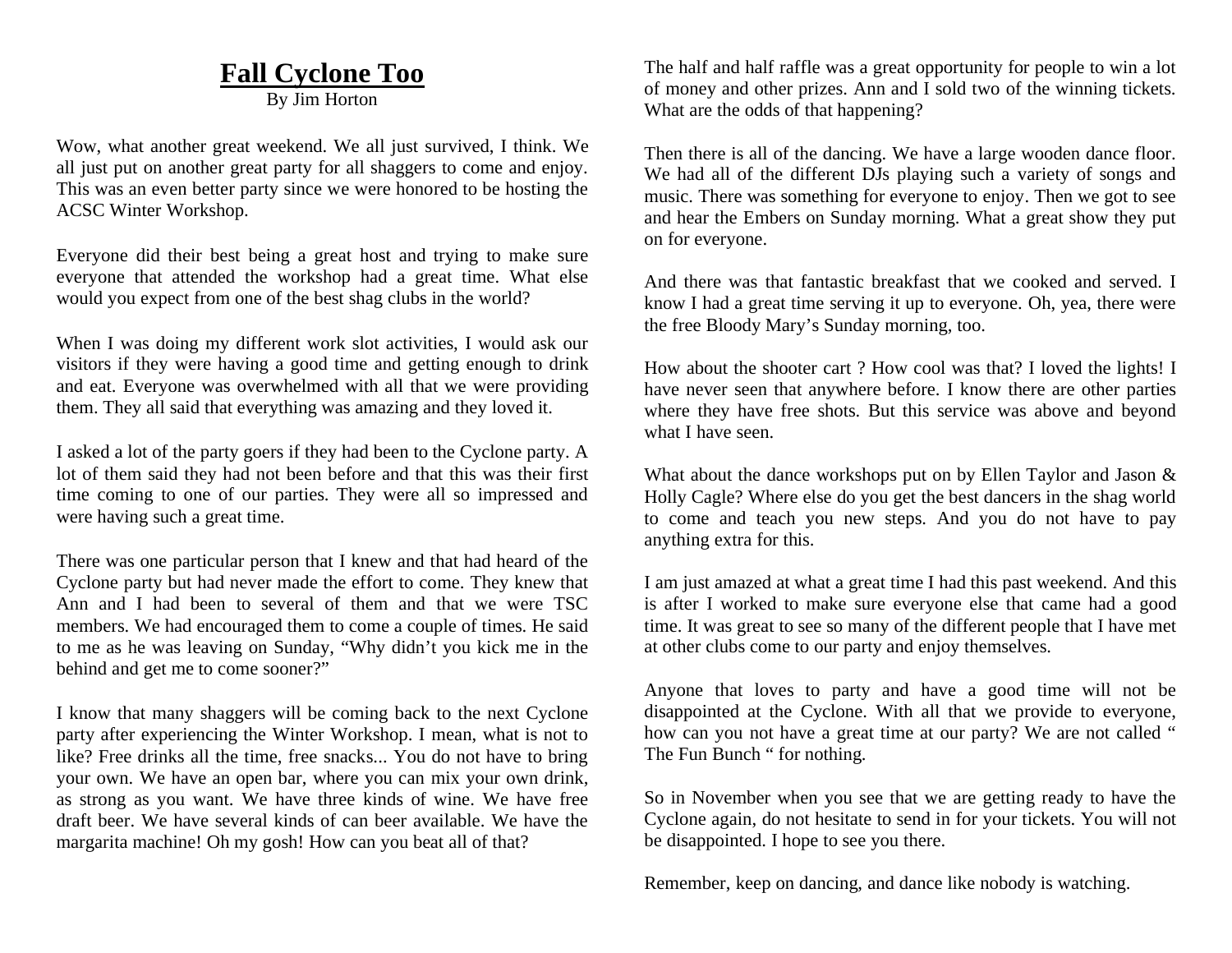## **ACSC Workshop and Fall Cyclone, Too**

#### By Peggy Cavin

Twister's Shag Club had the privilege of hosting the 2010 Winter Workshop and Cyclone Too. The weekend started with the arrival of the ACSC and SOS board members, their wives and significant others and guests on Thursday evening. They met for a relaxing evening at the Lone Star Steakhouse, which was within walking distance of their hotel. Their Friday Board meeting lasted until nearly 4 o'clock. Then there was a small reception for them at the hotel that Twister's hosted.

A wonderful group of 122 Twister's members worked at least five work slots during the weekend, or chaired a committee.

The party started Friday night with hoops and hollers from Twister's members as our first guests arrived. The great line up of DJ's kept the dance floor rocking all three days. Ellen Taylor, and Jason and Holly Cagle did a great job with the Saturday dance workshops. The Hot Dog lunch during the workshops went well as we collected monies to donate to the Junior Shaggers.

About two hundred and twenty-five club presidents and representatives met at Williamson Chapel for the ACSC meeting Saturday morning. Buses took everyone who needed to attend to the church and back to their hotels after the meeting. Lunch, which consisted of roasted potatoes, salad, rolls, chocolate brownies and grilled chicken along with ribeye steaks. It was cooked on the grill at the church by the crew from Fat Boys. There was nothing but praise as everyone went through the line and helped themselves to the wonderful food.

The meeting was over at 1:30 P.M. Soon, buses were taking our guests to the Yachta Yachta Party boat which took them on an hour and a half cruise. At least, eighty people gazed at the huge mansions along the shores of Lake Norman. Teri McKinney, Foster's wife, kept the vessel on course while our guests enjoyed drinks and good conversation. I'm not sure who had the most fun, the people on the cruise or Captain Teri. Thanks Teri for guiding us safely back to the Peninsula Yacht Club.

The Saturday night dinner was delicious as we had BBQ with all the trimmings along with BBQ chicken. Fat Boys always does a fantastic job with our big buffet.

Saturday night at 7 o'clock we had the privilege of watching the National Shag Dance Team perform. Those kids are amazing to watch. After their performance, Mike Rink called several people on the floor to dance for us, Ellen Taylor, Ken Akin, Helen Still, Allen Henry, Foster McKinney and more. I don't know who had the most fun... them or those of us who were watching.

Our half and half was over \$5000 and a few people went home a lot richer. A big hit during the weekend was our "Shooter Cart" which was taken around by Roger and Mike. The lighted sign on the cart could be seen throughout the building and our guests followed them around waiting to get one of the shooters. I'm sure you'll see that cart again!

Cooking of Sunday morning breakfast started around 6 o'clock as some of our sleepy members got up early to help Dianne and her crew. Once again, Dianne and Richard showed our guests just what great cooks we have in the club. Our servers, dressed in their aprons, hats, and gloves danced and pranced behind the chafing dishes with Charles in front to lead them. That was a show in itself.

Some members volunteer for this slot because of the fun they have each Cyclone. No one complains about having to rise early. It doesn't get any better than this, folks.

At 10 o'clock Sunday morning, the Embers started. They sang many of their old classics and some new songs, too. I think everyone enjoyed their show.

At 2 o'clock after our last guests left the building, we started tearing down another Cyclone party and turning the party atmosphere once again into a bingo hall. As we stood at the door telling our guests goodbye, we knew the hard work had paid off.

To all of our guests, this coming November we will celebrate our  $20<sup>th</sup>$ Anniversary Fall Cyclone. Don't miss out. It will be something you and our club will remember for a long, long time.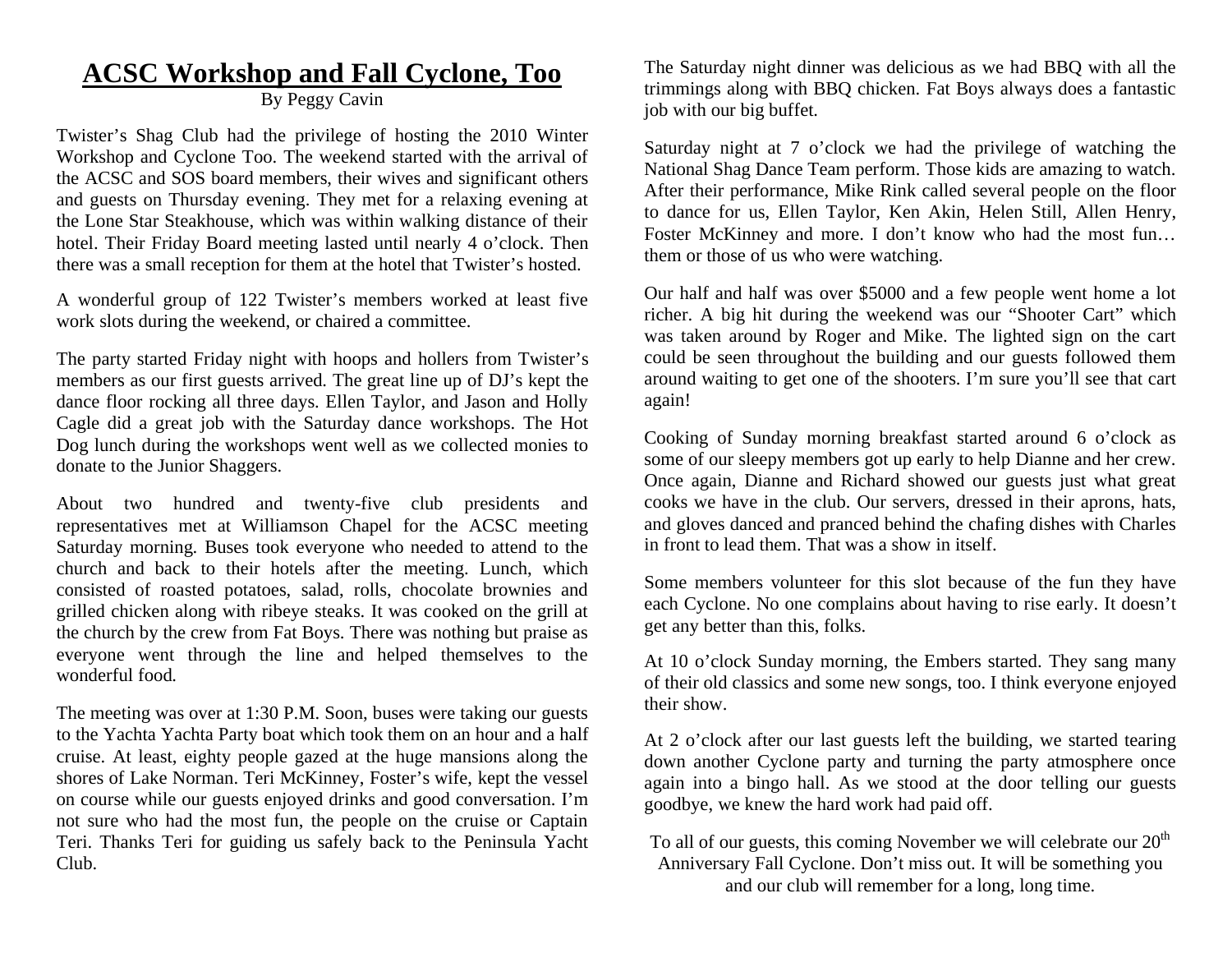## **Newbies At Fall Cyclone, Too**

By Matt And Carolyn Agosta

As new members of TSC, we were looking forward to attending our first "big event". When Sharon Abernathy phoned to ask if we would volunteer some time, we almost said "no" thinking it would make us miss out on the full experience. But we're sure glad we said yes. Working various slots not only gave us a chance to see how much organization goes into an event like this, but we also got to meet fellow members in a way we never would have if we just went as attendees. We are "The Fun Bunch"… making every work slot an upbeat experience. Some members seemingly work around the clock, but I never saw anyone who wasn't smiling.

As it was, we still got to enjoy all the special moments of Cyclone Too; both dance workshops, the demonstration dance by the National Shag Dance Championship Team, and the performance on Sunday by the Embers (who were amazing).

During our rounds selling raffle tickets, we also got to meet many visitors from other clubs (and hear their very positive comments about the event and TSC).

One of the best parts of Cyclone Too was getting to see club members out on the floor, dancing up a storm and having a great time. Y'all can dance!

We learned three important lessons we'll remember for Fall Cyclone: 1) sign up early, 2) bring comfortable walking shoes to wear during the work slots (our feet have almost recovered), and 3) adult beverages judiciously timed, may actually make you a better dancer (or, at least, a less self-conscious one).

Thanks, TSC, for a great experience.

**TSC would like to thank everyone who made this issue great, and those who support this publication every month.** 

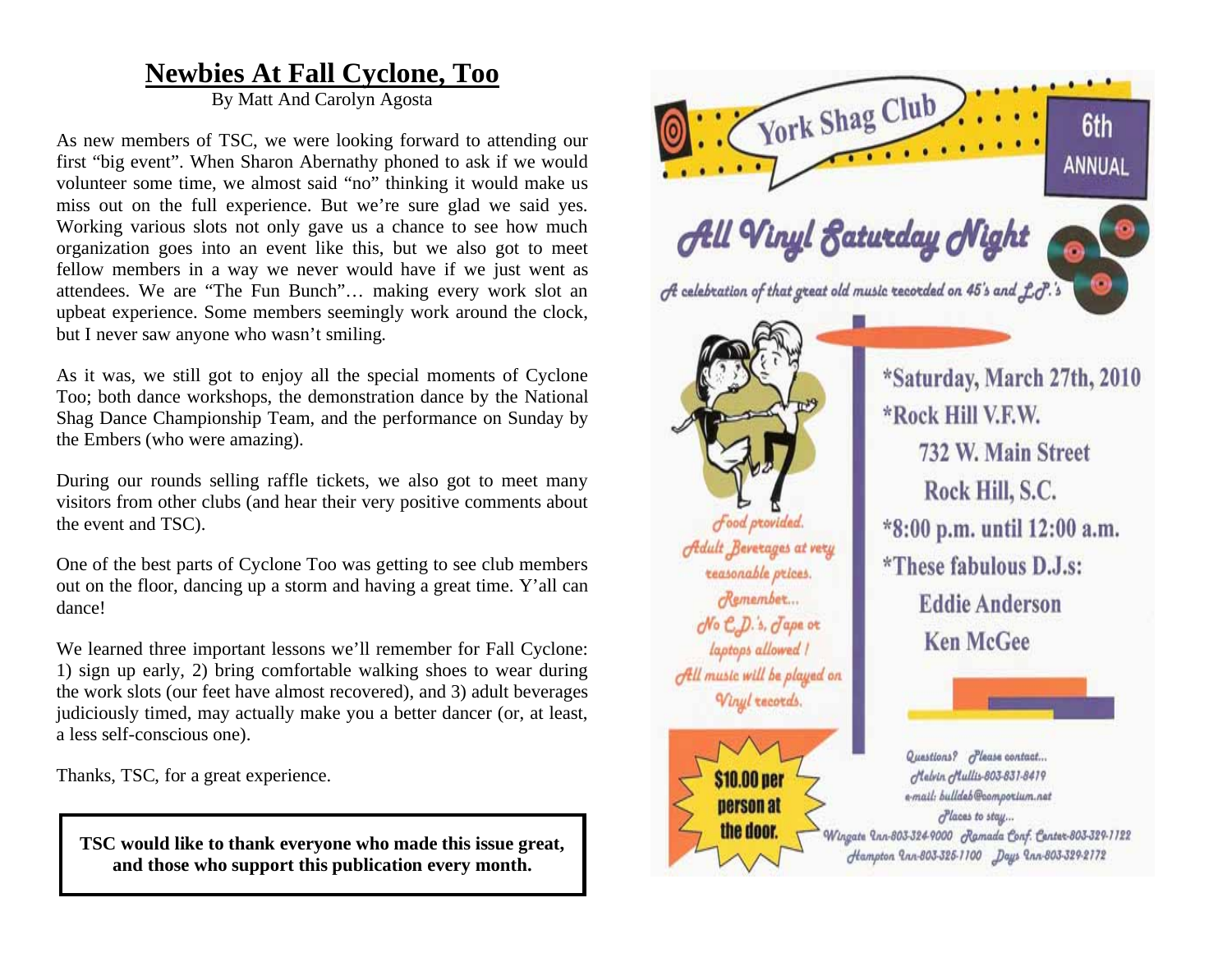## **What's Happening In The Shag World! GoShagging.com Has More Items And Details!**

**March 9: Twister's Shag Club meeting at Fat Boys. Come eat and socialize at 7pm. The business meeting will start at 8pm.** 

March 13: Gaston Shaggers Monthly Party \$6. DJ Frank Price. BYOB. 704-827-1770 or patsyfuller@carolina.rr.com for info.

March 18: St. Patrick's Party hosted by Charlotte Shag Club. mbrantley1@carolina.rr.com or charlotteshagclub.com for info.

March 20: Battle of the DJs hosted by Johnston County Shag Club. \$20. 919-634-7047 or shagnfancyfeet@aol.com for more info.

March 20: St. Patrick's Day Party hosted by Rock Hill Shag Club. \$5. DJ Gene Hensley. 803-242-6104 or shagdeb@comporium.net.

March 26: Chili Cook Off hosted by R&B Shag Club. \$5. DJ Billy Waldrep. 864-583-4656 or drakepg@aol.com or rbshagclub.org.

March 28: Spring Fling Dance with The Band Of OZ hosted by Lynchburg Area Shag Club. \$15. BYOB. Setups and snacks provided. 434-384-7234 or margo0000@comcast.com for info.

April 10th: Gaston Shaggers SOS Kickoff Party. \$6. DJ Butch Metcalf. BYOB. 704-827-1770 or patsyfuller@carolina.rr.com.

April 10: Mountain Shag Club's Pre-SOS Party. \$10. DJ Eddie Teeter. 828-298-9382 or Petersonpd@aol.com for more info.

#### **April 16-25: Spring SOS at North Myrtle Beach, SC**

May 8th: Gaston Shaggers Monthly Party. \$6. DJ Betty Brown. BYOB. 704-827-1770 or patsyfuller@carolina.rr.com for info.

May 14, 15: Mountain Boogie Walk hosted by Beckley Shag Club. \$55. DJs Ed Timberlake and John Smith. 304-228-9938 or cwcline@suddenlink.net for more info.

June 26th.: Birthday Bash hosted by Boppers Shag Club.

#### **July 9-11: ACSC Summer Workshop in Fayetteville, NC**

#### **July 15-18: Junior SOS at North Myrtle Beach, SC**

July 23-25: Sparkle City Celebration hosted by the R&B Shag Club in Spartanburg, SC. \$60. DJs David Graham, Jack Moore, & Billy Waldrep. 864-583-4656 or drakepg@aol.com for more info.

Aug 6, 7: Conneaut Lake Beach Bash hosted by PAJC. \$60. DJs Wilkie Whaley & Mike Rink. Free meals. Historic theme park & more. 412-551-0830 or pajitterbugclub@aol.com for more info.

Aug 6, 7: Sand Flea Reunion hosted by Carolina Shag Club. \$45. DJs John Wilson, Jack Moore, Billy Waldrep, Butch Metcalf, John Campbell, Terry Hopper and Nick Columbus. jrcoley@charter.net or 864-915-9851 or http://carolinashagclub.com for more info.

Aug 7: Flashback Party hosted by the Charlotte Shag Club. www.charlotteshagclub.com for more info.

Aug 19-21: Shag Tracks hosted by Choo Choo Shag Club in Chattanooga. \$60. DJs Tootie Brown, Jesse Griffin, David Sessoms, Mike Hall & Ken Hughes. 423-334-2882 or rmkellar@aol.com or www.choochooshagclub.com.

#### **Sept 17-26: Fall SOS at North Myrtle Beach, SC**

October 15-17: Geechee Blast hosted by Charleston Shag Club. DJs John Wilson, Chuck Clodfelter, Betty Brown, and Walter Upchurch. \$60. 843-572-9994 or elupchurch@comcast.net

October 22-23: Fall Bash hosted by: Mountain Empire Shag Society \$45. DJs Billy Waldrep & Eddie Teeter. 423-753-5909 or notime2@yahoo.com or www.messdance.com

October 30: Multi-Club Halloween Party hosted by the Charlotte Shag Club. www.charlotteshagclub.com for more info.

**Nov 5-7: Twentieth Annual Fall Cyclone Party hosted by Twister's Shag Club. Don't miss the anniversary year of this CBMA award winning party. Details announced by early July.** 

**Dec 31: New Year's Eve Party Hosted By Twister's Shag Club.**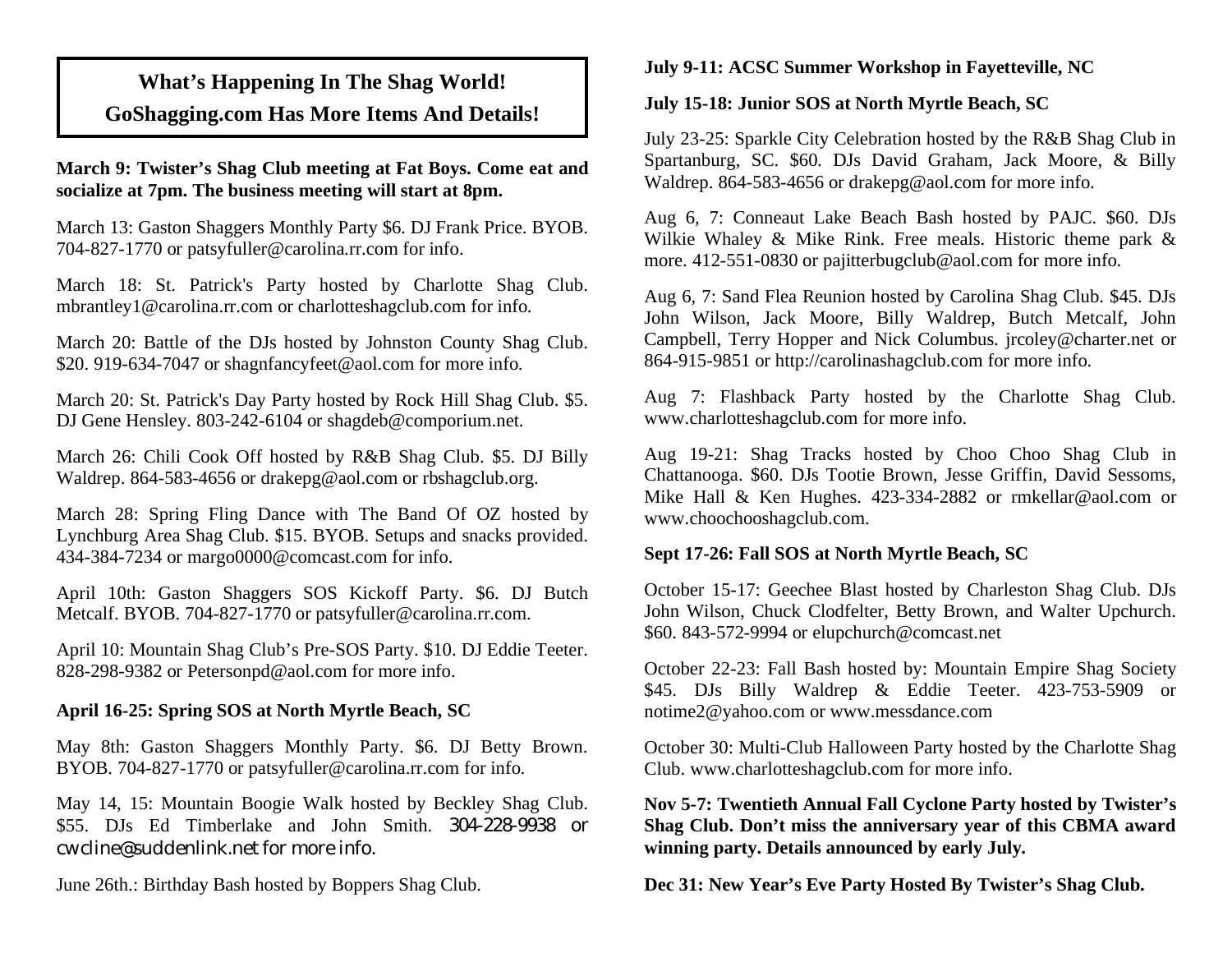## **From Our Post Office Box**

Members of the Twister's Shag Club,

Carl and I came home from your event once again marveling at what a great party it was. But we also commented that we were not surprised that it was another great time with you. When each of your parties is as good as the last, how can you say it was the best? Each one is "the best".

I don't recall how many years we have been coming to hold workshops. But we feel as though we have been a part of the Twisters family from the beginning and that is a good thing.

I have to say, for me, one of the things I look forward to the most (besides holding the workshop) is the entertainment from the "happy" cooks and servers at breakfast on Sunday morning.

I think that having Charles leading the group this time was the most entertaining yet. (I still think we need to choreograph a dance routine for the cooks and servers to perform on Sunday after breakfast has been served and during the band break with Charles in the lead.)

Mike, when compliments are given for the organization of your parties the Twister's members have always given you the credit for getting everything lined up and running smoothly. We know that it takes teamwork to put on an event. But there has to be a leader. You have been that leader and you and your "team" continue to outdo yourselves.

Many thanks Mike, Peggy, Twisters Shag Club members, Ken and Barbara and everyone involved in the success of this party for another awesome weekend. Thank you, again, for inviting Carl and me to be a part of the Cyclone Too weekend. We love you guys and always look forward to our time with you.

#### Ellen and Carl Taylor

#### **Web Sites You Need to Check Out**

By Frankie Johnson

At the ACSC Winter Workshop we were advised of changes being made to the official SOS web site. Some new features have already been added to the site and others are still to come. If you have questions about SOS, Shag Clubs, Parties, the ACSC or SOS, their web site is the place to go. Check it out and save it as a favorite.

#### www.shagdance.com

If you have children or grandchildren that would like to get involved in the shag there are two web sites you need to check out.

Go to the Junior Shag Association for information on junior shag events and Junior SOS. You can easily join the JSA Email List from the home page and receive email updates. Money collected from our hotdog lunch at the recent the ACSC Workshop allowed Twister's to make a substantial donation to this organization.

#### www.juniorshaggers.com

In the February TSC Newsletter there was an article about the Ellen Taylor Foundation for Junior Shaggers. You can also sign up to receive email updates from the foundation from their home page. Make sure you go to the Event Feedback tab and read the letters from some of our junior shaggers.

www.ellentaylorfoundation.org

## **ACSC Winter Workshop**

By Rees Brody

The ACSC Workshop was a great party. The Embers sounded great and put on a good show. We do enjoy the bands, and the Embers are one of our favorites. I really enjoyed Jason and Holly Cagle and the shag dance team routine on Saturday. They were outstanding. I was hoping that with fewer people at this party, that I might have a better chance in the raffle. But I did not even come close. Well, maybe in the fall?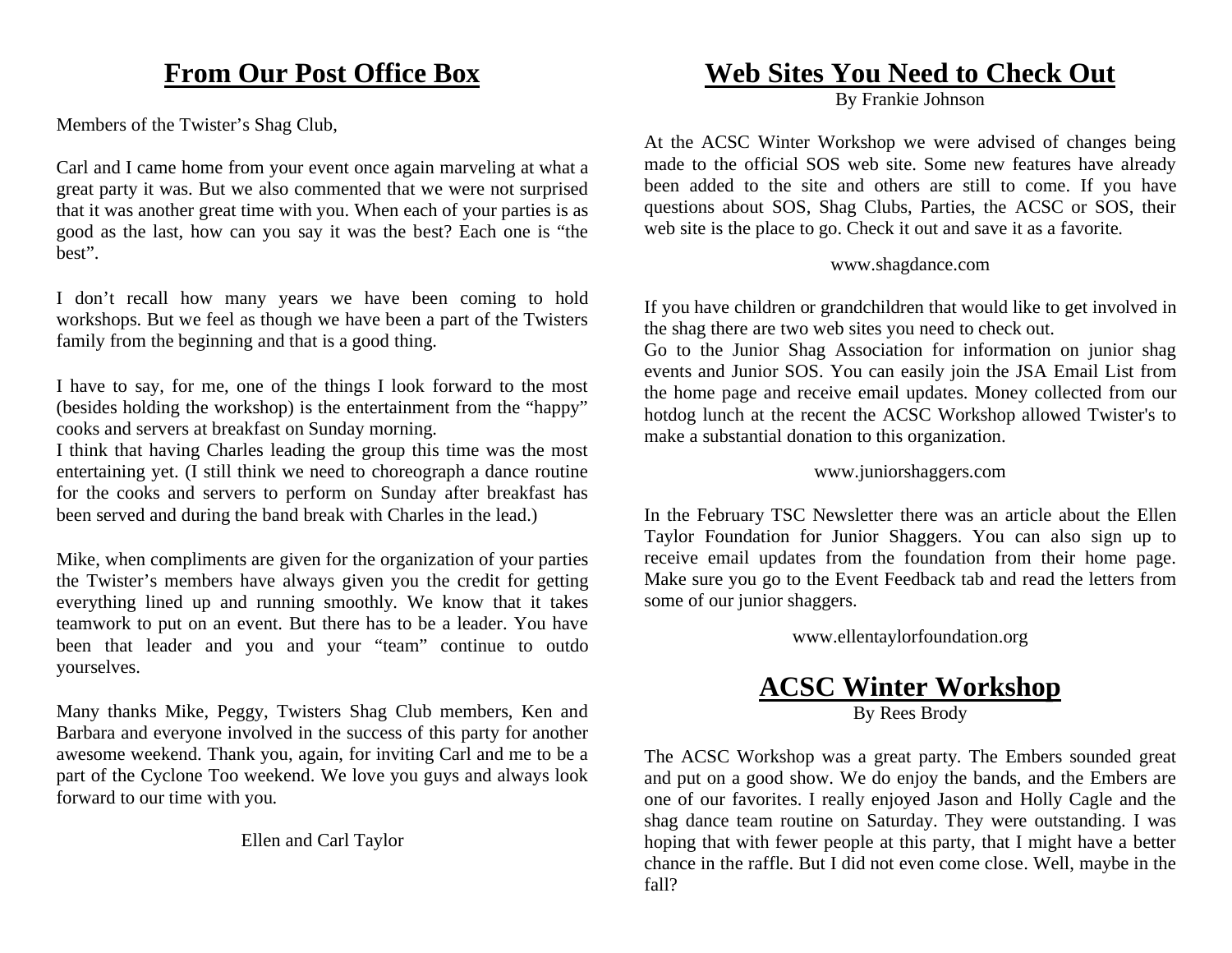#### **A Gold Medal Party!**

Susan Dahl

What a super effort was made by all for the ACSC Workshop Party. The chairpeople should be commended for taking on their jobs, as they really never get to party. They are forever at their stations, and checking on their workers. They should get gold medals for being outstanding leaders. Gold medals also should go to every person working the long hours. The cooks starting at the break of dawn on Sunday should get gold medals, too. People cannot believe how we "git 'er done". But they also don't realize the fun we have. I loved every hour I worked and partied!

What fantastic additions we had for this party: The Embers, the shooter cart, the National Shag Dance Champions (dancing early in the evening). There was Ellen, Clyde, Jason & Holly, and some Board Members and Hall of Famers all dancing before the raffle.

Thanks to all of you who attended. That's what makes a party! We hope you had a sensational weekend! Now, let's see, I think I am forgetting something. Oh, I know! A little bit of gratitude and a huge gold medal goes to the "big guy", and you all know who that is; Mr. Rink. This would never be possible without him and Peggy. Thank you! Thank you! Thank you!

I hope all of our guests had fun with "The Fun Bunch"!

#### **Advice And Rebuttal** By Ray Clark

Upon entering the men's restroom during setup on Thursday (with gun on hip) I was informed by our President (who had just finished cleaning both bathrooms) that males should have a better "aim" when using the urinal.

After finishing the job at hand, I came out and informed our President that it was hard for me to focus on my back sight. Having been a firearms instructor for many years, I know a good sight picture is focusing on the front sight, and aligning the rear sight in order to hit the target!

#### **Flat Screen TV Winner**

By Mike Turbeville

Congratulations to Walter Smith who won the TV on Friday night. I remember a couple Cyclones ago this guy came up to the raffle booth complaining that he didn't get the proper amount of tickets he had purchased. Walter was standing off to the side and overheard this gentleman. He pulled out his own tickets that he had purchased and gave them to this fellow to make him happy. I know that's our job (to make all our guests know how glad we are to have them at the Cyclone and to do our best to make them happy and comfortable) but this act of kindness stuck in my mind. So, it was great to see a big guy with a big heart win a big TV. I also happen to know that he purchased a large amount of tickets!

#### **ACSC Winter Workshop** By Phyllis Brown

It's been a long, cold and wet winter. But when those doors opened Friday night at the skating rink, it was like a ray of warm sunshine coming in. It was great to see all those wonderful folks show up for our event. Everyone was so excited and pumped up, ready to party hard. That's when you realize that all the hard work and preparation we all put into getting everything ready has paid off. And how about that shooter bar on wheels! The Twisters "Fun Bunch" is the best.

The dance floor stayed full thanks to all the great DJ's, and the Embers put on a great show Sunday morning. On Sunday afternoon, I told Bob Rea, "I wish it were Friday night all over again". We had such a good time working and playing together. I can't wait until SOS.

**Next month will be the April (Spring SOS) issue. Do you have an SOS memory to share? Know a great place to eat or shop? Got a favorite route to get to OD? Share them with your fellow members. They all want to hear from you.**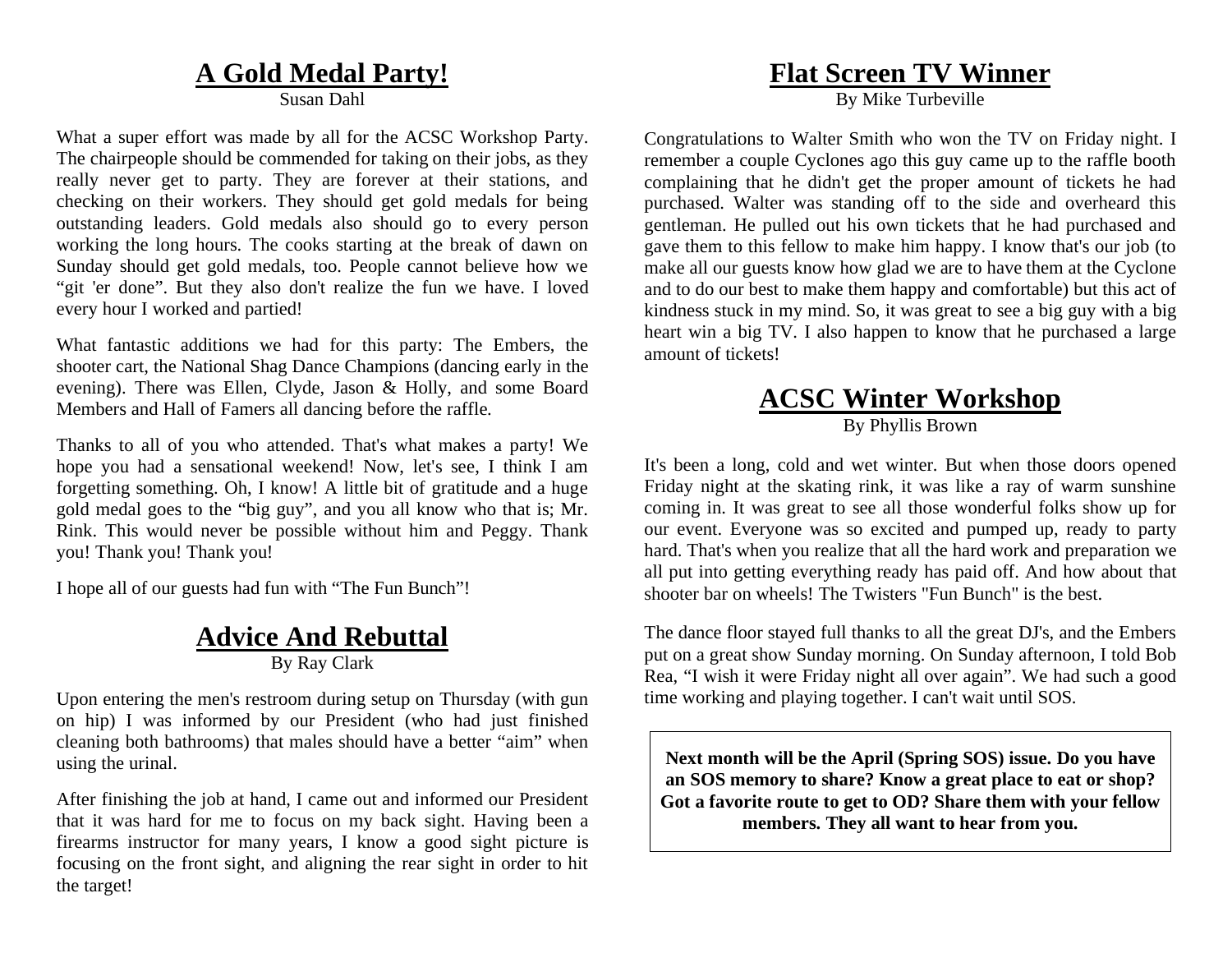

## **Beckley Area Shag Club's** 16<sup>th</sup> Annual Mountain Boogie Walk May 14-15th, 2010

Hern's Hangar Airport Road Exit 125B off I-64E, Beaver, WV

DJ's - The Booger Brothers: Ed Timberlake & John Smith **Instructors: Brennar Goree & Torri Smith** 

www.brennarandtorri.com

Exhibitions both Friday & Saturday Nights by Brennar & Torri Saturday at 11:00 is a FREE WORKSHOP that you will not want to miss

#### Tickets are \$55 - 1 day tickets will not be sold

Get yours early - This party always sells out! Free soft drinks, beer and set-ups provided along with Anget® Natural Spring Water ----BYOB----- 2,400 Square Foot Masters Dance Floor

\*7:30 pm to 1 am - Sandwiches- Late night coffee & doughnuts - 50/50 drawing Friday Saturday 11:00 am \*Shag workshop - Pizza served following the workshop 6:30 pm \*Catered Buffet Dinner by Harmony Café 11:30 pm \*Doughnuts and coffee with 50/50 drawing -Dancing until 1 am

>>>>>There will be no Sunday morning activities>>>>>

[Reservations: Sleep Inn/Beaver \$60/night 888-259-8545 Ask for "shag club rate"] The Sleep Inn is located 1 mile from the Hangar & a shuttle will run every 15 minutes between the Hangar and Sleep Inn on Friday and Saturday nights only \*\*\*\*Special room requests (kings, non-smoking, etc.) are limited due to the size of the Sleep Inn. Alternate hotel available upon request by calling Karen Callahan at 800-294-0855. Send check to: Beckley Area Shag Club, P.O. Box 395, Beckley, WV 25802

## Enclose a self-addressed, stamped envelope

Contacts: Charlie Cline @ 304-228-9938 cwcline@suddenlink.net Karen Callahan @ 800-294-0855 email: shagbasc@earthlink.net or karen.callahan@alleghenyproducts.com www.beckleyshagclub.com

| <b>BASC Mountain Boogie Walk 2010</b> | No Refunds but tickets are transferable |
|---------------------------------------|-----------------------------------------|
| Name(s)                               |                                         |
| Shag Club,                            |                                         |
|                                       |                                         |
| <b>Address</b>                        |                                         |
| e-mail address:                       |                                         |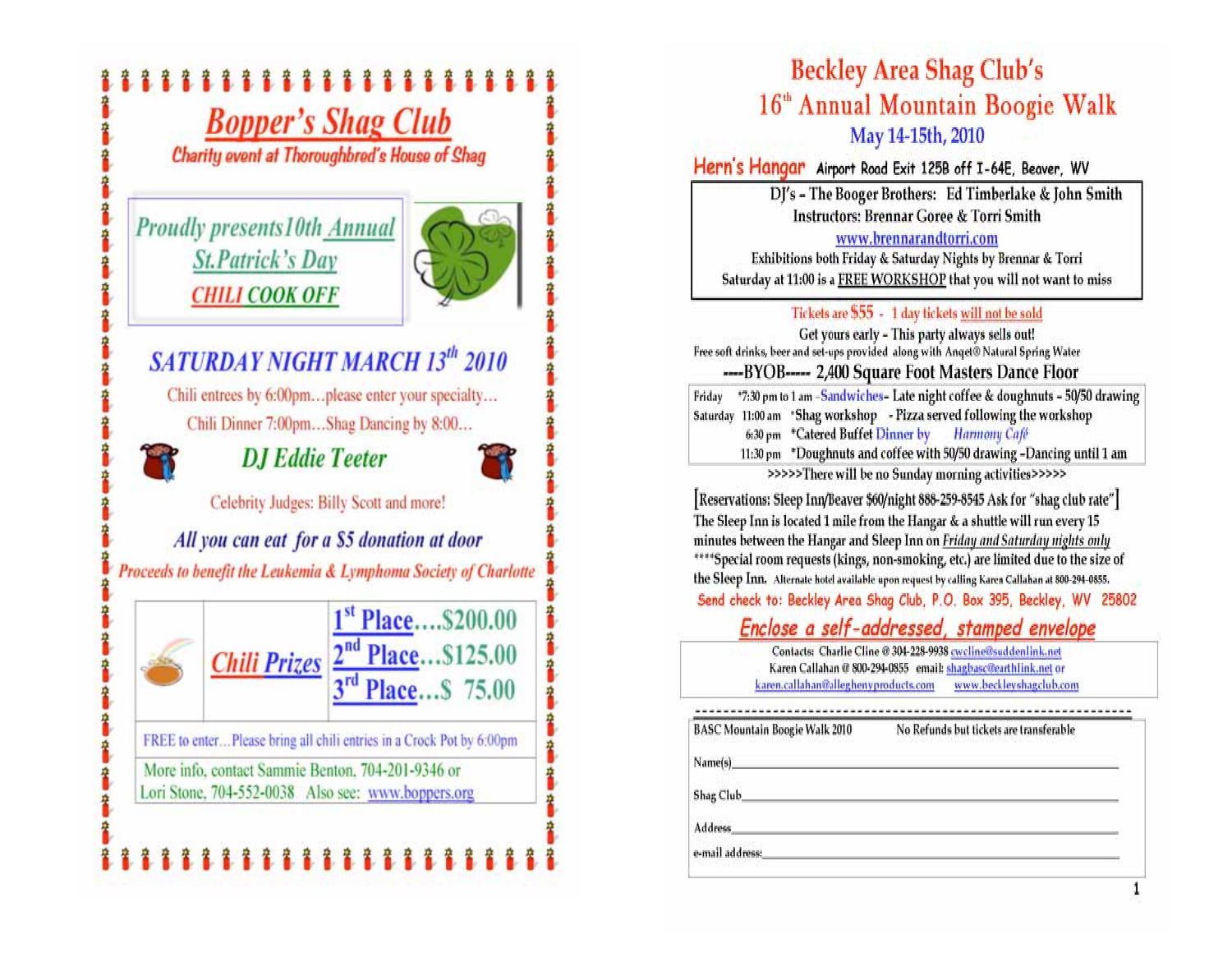## **Incoming Emails About Our Party**

The ACSC Winter Workshop Event was one to remember! I was impressed with the degree of organization at the event. I don't think there was one detail you guys did not anticipate and handle well. There was great food, great music, and great socializing. The Embers on Sunday morning capped off a terriffic weekend. Thanks to your whole organization for putting on an "Event To Remember".

James Harmon, CCSC President

Thanks for a great time. Two Cyclones in just a few months was so nice. I can't wait until the next one.

Al Zak, Charleston SC

Excellent job! Twister's lived up to their reputation. You have a great bunch that certainly knows how to make others feel welcome. Thanks for all your hard work!

Marlee Jamison, Islanders Shag Club

Thank you! We had a great time. Everyone was just soooo friendly, We met a lot of nice people. Hopefully we can make it back in November.

Cecil and Susan Sydes

Just wanted to let you know that we had a great time. Speaking for two of the four board members from Eno Beach Shag Club that attended, you guys did a great job. Thanks for the hospitality and I'm sure we'll be repeat customers!

S. Harden

We had a great time including the ACSC meeting portion of the weekend. The cruise was fun!

Terry And Katie Gordon

Mike and I are members of the Orangeburg Area Shag Club. (Mike attended the workshop Saturday as vice-president of our club.)

I wish we could have bottled up your member enthusiasm and brought it back to our club. We had a great weekend. Maybe we will see some of your group at our party (Shagging on the Santee in July). Thanks again for a wonderful time.

Linda S. Pate

The Winter Workshop experience was superb. Of course, I expected no less. I have been to Twister's sponsored events before and as always it is a really fun time. Your team of experts rolls out the red carpet each and every time.

Dianne Conner, Rutherford County Shag Club

Twister's Shag Club did a great job.

Dick Small, Roanoke Valley Shag Club

We had a wonderful time. It was our first experience going to a Twister's party and we were truly impressed. Your shag club thought of all the details and worked hard to make it a success! My husband did attend the meeting (his first) and found everything to be satisfactory including the lunch. Many thanks to the Twisters for a fabulous weekend!

Brenda Ellington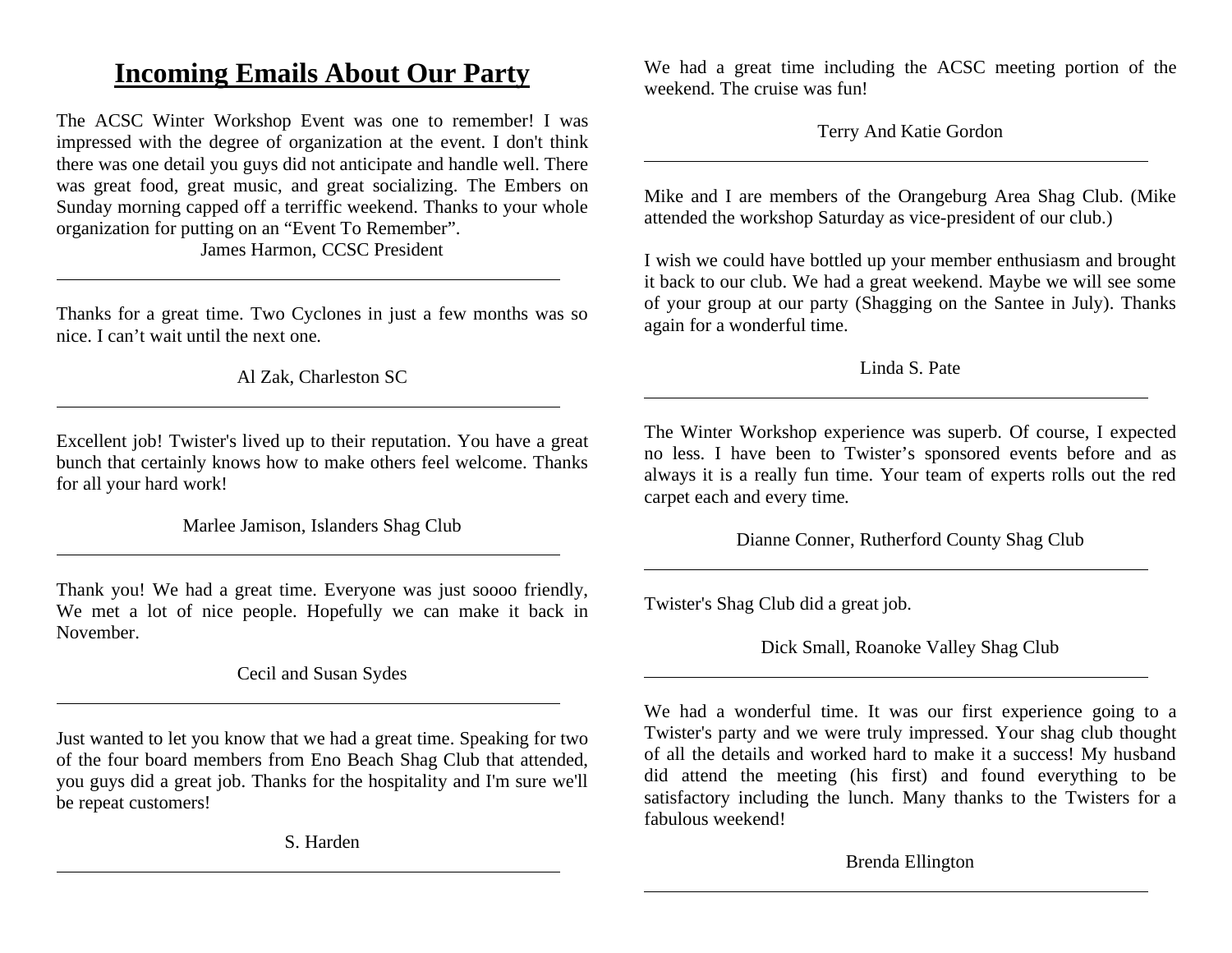My sister Dixie and I had a great time. The party was great and the ACSC meeting went smoothly. You guys are a class act and it shows. Thank you so much for throwing a wonderful party.

We plan to be there in November and hope to bring 20 of our closest friends.

Jane Renger, President, Richmond Shag Club

We would like to thank you for the great weekend. You guys always do an outstanding job. Great food, DJ's and a great bunch of people. Thanks again.

Phil Turner, President, Causeway Shag Club

We had a great time at this event. Everyone was as friendly to our group as they could be.

Melvin (York Shag Club)

Congratulations on a job well done! Please extend our appreciation to all of your members who worked so diligently to make sure we had a great time!

Lori Stone, Bopper's Shag Club

Thanks for an excellent party weekend. As an attendee, it seemed like everything went as smooth as clockwork. Everything was wonderful from the music to the food.

All your members made us feel welcome and like old friends. I will definitely be back! Thanks again!

Thanks for a great Party! You guys always do it with style. You set a new standard for those boring lunches we usually get at a Workshop meeting. A steak dinner! Only Mike Rink would think of it, much less pull it off.

I shall always remember this party and the surprise I received by being selected as a Shagging Icon. What an honor. That surprise will last a lifetime.

Karen Callahan, Beckley Shag Club

Thank you for such a wonderful weekend. Your hospitality was outstanding. I was very impressed with how organized you were. But most of all, it was a joy to see all the smiling faces wearing those Twister's shirts. I know you had to be exhausted. But everyone did their job with a smile on their face and made us feel right at home. This was our first Cyclone and my husband, Mike, and I had a great time. You never let us go hungry or thirsty. Your club should be very proud of yourselves. I know ACSC was proud of you. You did a great job for them. I will look forward to your next party in November.

Joletta Woodward, President, Mountain Empire Shag Society

I commend you on the outstanding job that you and club do at your parties. How do you do it and how do you get all involved? I stood there as President of Palmetto Shag Club out of Columbia, SC. I was just amazed at how your folks work… and work together. You should be commended for such a great job. Twister's Shag Club's hospitality was "awesome".

I would like to give your club a very special invite to come to Southern Comfort XIII (June 3-6). Details can be found at PalmettoShagClub.com. Again, thanks for your hospitality and as always keep shaggin' and smilin'

Judy Smith-Coppock, President, Palmetto Shag Club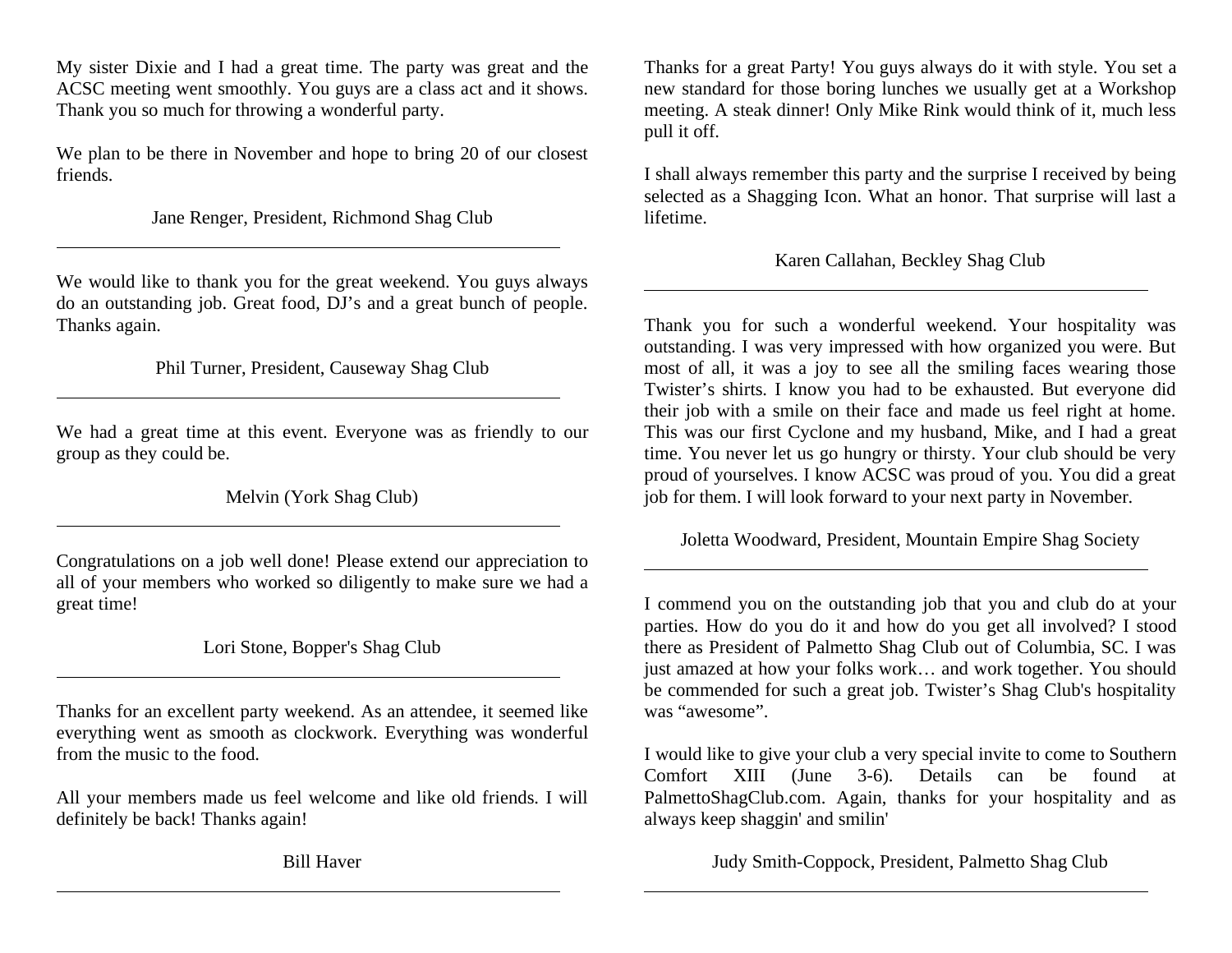We had a great time. Thanks to all who worked so hard.

Anne and Allen Henry (ACSC Treasurer)

Our club members that attended the Workshop would like to thank Twister's Shag Club for putting on an excellent party. You went over and beyond in providing us with great meals and snacks, wonderful DJ's and a great facility to be able to dance and socialize in. You all did a great job and we really appreciate the work that went into making the event such a huge success. Thank you again.

#### Doris Keaton (SOS Board)

I just had to tell you again what a great job you guys did for the Winter Workshop. It was a fun party and you all saw that everything we needed was taken care of. One thing I do want to comment on is how friendly the members were. They all looked as if they were having a grand time even while working some long, hard hours. I really got a kick out of the breakfast crew on Sunday morning. Even after a long weekend they were in rare form and having a ball. Everybody… the door greeters, registration, bar, munchies, etc. were just so nice and friendly. The Fun Bunch has done it again! Congratulations. We thank everyone for a job well done. See you guys at SOS.

#### Helen Still (SOS Board)

Just a note to say a big "thank you" to the Twister's Shag Club for being such great hosts. You guys surely know how to throw a party. Our every desire was met, and then some more.

Twister's Shag Club is to be commended for the job they performed. Thank you for the great hospitality.

Ron Whisenant (SOS President)

Thank you for asking me to play. Everyone from Rock Hill, including me, had a great time. Can't wait for the Fall Cyclone to hit town in November. Thanks again.

#### Frank Price

I was at your event the other weekend. When I got about 50 miles away I discovered someone had put a ring of keys over the radio antenna on my car. I checked with the motel where I was staying and no one had reported losing keys.

If anyone has lost their keys, have them contact me. Thanks for your time. Randy Cunningham (rwcradiocollector@gmail.com)

## **Can You Relate To This?**

Submitted By Pat Bouknight

I was having trouble with my computer, so I called Ethan, the 11 yearold next door whose bedroom looks like Mission Control, and asked him to come over. Ethan clicked a couple of buttons and solved the problem. As he was walking away, I called after him, "So, what was wrong?"

He replied, "It was an ID ten T error." I didn't want to appear stupid, but nonetheless inquired, "What's that? In case I need to fix it again." Ethan grinned. "Haven't you ever heard of an ID ten T error before? Write it down and I think you'll figure it out."

So I wrote down: I D 1 0 T. And to think I used to like that kid!

**Keep up with the latest TSC news by logging on to our web site (www.GoShagging.com). We also make a monthly phone call to members, and send out weekly emails. If you aren't getting either, please let use know by emailing TSC@GoShagging.com or calling Mike at 704-534-4151.**